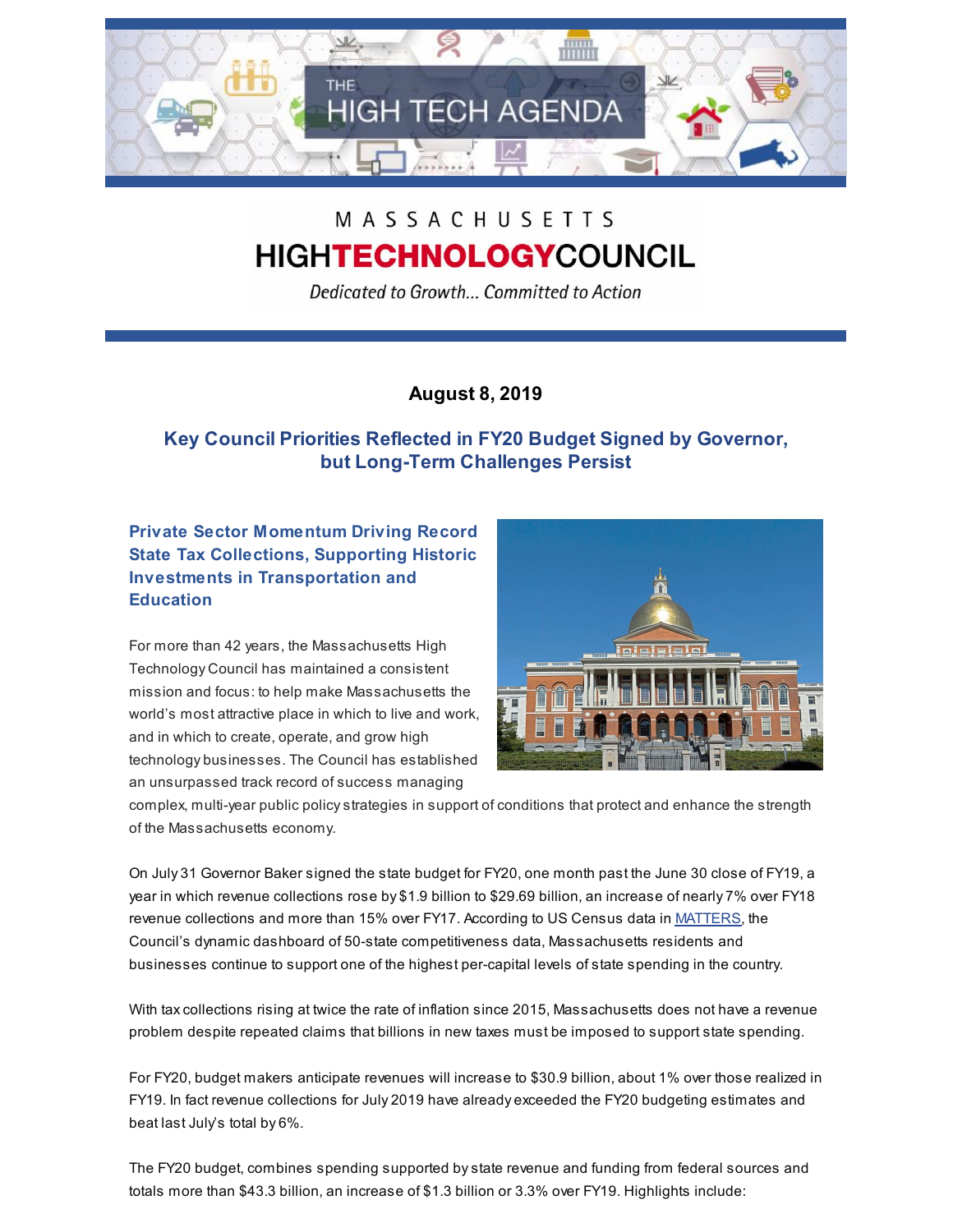- More than \$1B in annual funding for transportation and transit systems and operations including MassDOT, the MBTA, and local road construction and maintenance. These funds are in addition to ongoing MassDOT and MBTA authorized capital expenditure programs that will invest more than \$20 billion in system modernization, resiliency and expansion over the next 5 years.
- A \$5.2 billion appropriation for state support of K-12 education, the highest level of state funding ever and a \$268 million (or 5%) increase over FY19.

## **Fiscal Discipline Improving; Significant Exposure to Long-term Stability Risks Remains**

Since 2018, the Council has been engaged in a sustained effort to develop data to assess the Commonwealth's fiscal health and educate business leaders and policymakers on the criticallyimportant and symbiotic relationship between private sector economic activity and growth and the Commonwealth's fiscal health and abilityto invest in the shared priorities of its citizens and institutions.

Our efforts stem from a desire to better understand the political and economic forces behind unrelenting calls for new and increased taxes, even as Massachusetts revenue collections have risen steadilyto historic levels. Our concerns are reinforced bytroubling data and analyses highlighting the calamitous economic results that have occurred in states like Connecticut. Illinois and New Jerseythat have unwisely relied on over taxation of productive economic activityto manage their fiscal affairs.

Recent national rankings of states' relative fiscal health, including the Council's own MATTERS Fiscal Stability Index, rate [Massachusetts](http://matters.mhtc.org/) poorly and in the same company as the fiscal basket cases cited above. What has buoyed the Commonwealth is our robust private sector, as evidenced by our gross state product which is [growing](http://matters.mhtc.org/explore?metrics=116&userMetrics=&states=51,1,2,3,4,5,6,7,8,9,10,11,12,13,14,15,16,17,18,19,20,21,22,23,24,25,26,27,28,29,30,31,32,33,34,35,36,37,38,39,40,41,42,43,44,45,46,47,48,49,50&visualization=0) at the 11th highest rate in the country.

Massachusetts faces significant long-term fiscal challenges decades in the making, but over the past several years, the Commonwealth has taken positive strides to improve its fiscal stability. Specifically, actual and budgeted contributions to the state's "rainy day" Fiscal Stabilization Fund from FY18 through FY20 will total \$2.2 billion, bringing the fund balance up to \$3.3 billion.

From a broader perspective, the FY20 budget presents a clear reminder of two key principles that should guide the decision making of Massachusetts economic and political leaders:

- Massachusetts' private sector growth and activity is the envy of the nation, creating an enormous expansion of economic opportunity and generating taxrevenues to support historic public investment in shared priorities. Business and political leaders must collaborate to make policy choices that preserve and enhance the economic momentum we enjoytoday.
- $\bullet$  Even more markedly than the nation, the Commonwealth finds itself in the midst of a prolonged period of overall economic expansion, begging the question: how long will it last? Unlike many of our peer states, Massachusetts is suffering the fiscal effects of decades of policy decisions that have destabilized our long-term fiscal condition. It is imperative that the Commonwealth prepare to manage and absorb future downturns by making wise policy decisions that will actually deliver needed solutions—not just more taxpayer money—to vexing policychallenges.

### **Council Leadership and Advocacy**

With an engaged leadership team of senior technology and innovation-focused executives, the Council is currently focused on a sustained effort to:

- Identify and advocate for policies that expand and leverage Massachusetts' advantages while avoiding self-inflicted harm and addressing persistent and emerging risks to our economic growth; and
- Advocate for fiscal policies and practices that protect the underlying foundation and environment for private sector growth via fair and competitive taxation, efficient and effective use of public funds and policies that empower and support employment, entrepreneurship and investment.